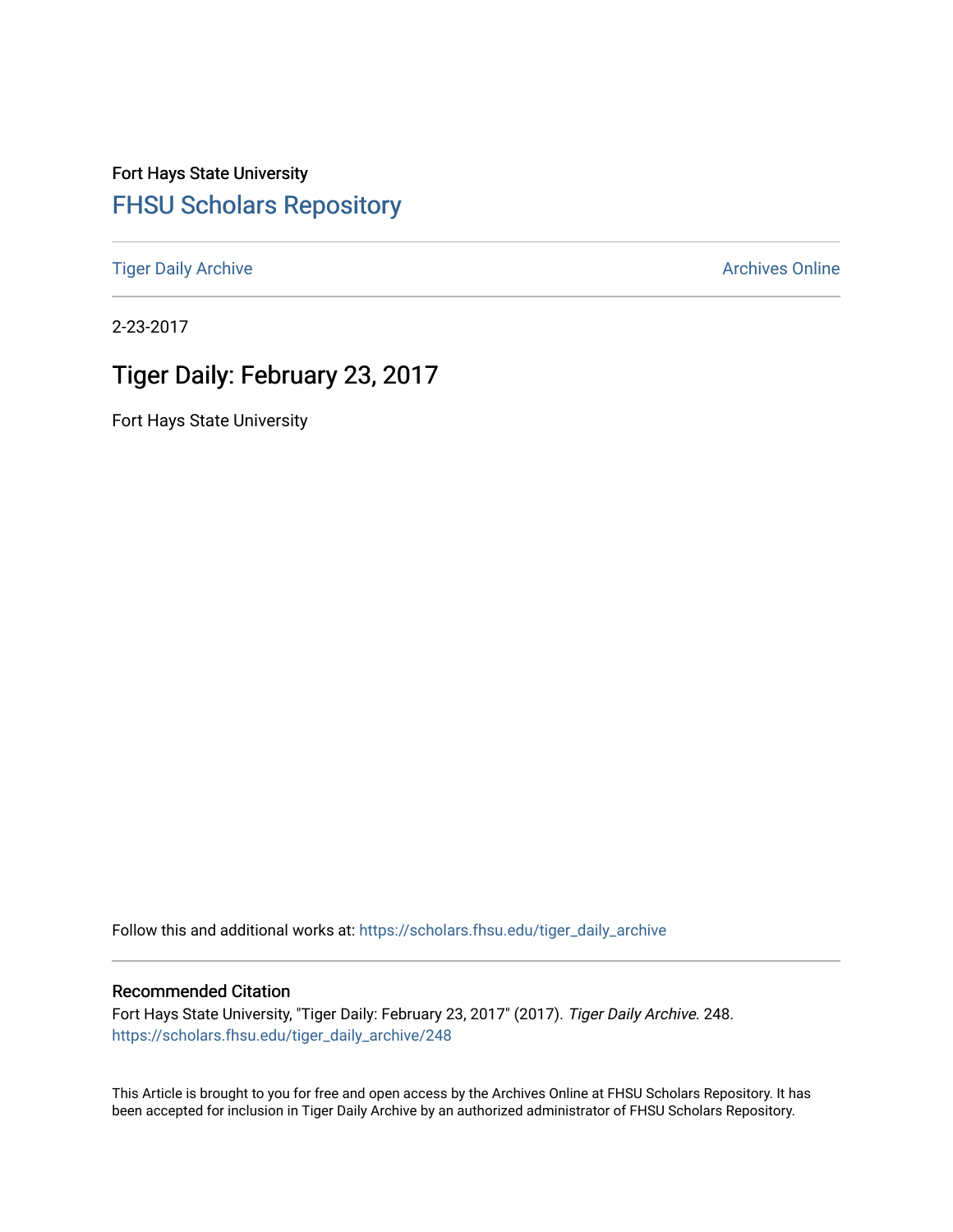| From:    |
|----------|
| Sent:    |
| To:      |
| Subject: |

**Tiger Daily** Thursday, February 23, 2017 11:21 AM **Tiger Daily** Tiger Daily [February 23, 2017]



#### ANNOUNCEMENTS

- · SketchUp Beginner [Workshop](#page-1-0) UPDATED
- · Workday Training [Schedule](#page-2-0) Updates
- · Course [Schedule](#page-3-0) Change for Criminal Justice
- · Honors College [Accepting](#page-3-1) Honors Course Proposals
- · Call for Nominations for Outstanding [Undergraduate](#page-3-2) Scholars
- **Stayin Alive [Hands-Only](#page-4-0) CPR for Friends and Family**
- · FHSU [Rodeo](#page-4-1) News

#### **EVENTS**

#### THIS WEEK/WEEKEND

· [VELASCEND:](#page-4-2) 2017 BFA Graphic Design Exhibition – February 24, 7:00pm to 9:00pm

#### FUTURE EVENTS

- · [Honors](#page-5-0) Course Open Forum February 27, 11:00am to 12:00pm
- Major Gift Press [Conference](#page-5-1) February 27, 2:00pm
- · First [Impressions](#page-5-2) Matter: A Customer Service Workshop March 1, 1:00pm to 4:30pm
- Green Zone [Initiative](#page-5-3) March 6, 12:00pm to 1:00pm

#### SHARE WITH STUDENTS

- · Ceramic Clay Club [Workshops](#page-6-0) February 24 26
- · Black & Gold Academy Student [Leadership](#page-7-0) Institute April 1, 8:30am to 4:00pm

#### ANNOUNCEMENTS

#### <span id="page-1-0"></span>SketchUp Beginner Workshop – UPDATED

1. SketchUp Beginner Workshop

Wednesday, March 8, from 12:30 p.m.  $-$  1:30 p.m., in the Forsyth Library Computer Lab (OR) Thursday, March 9, from  $12:00$  p.m.  $-1:00$  p.m., in the Forsyth Library Computer Lab

- 2. SketchUp Intermediate Workshop
- Thursday, April 6, from 12:00 p.m. 2:00 p.m., in the Forsyth Library Computer Lab
- 3. SketchUp Advanced Workshop

Thursday, April 19, from 12:30 p.m. – 2:30 p.m., in the Forsyth Library Computer Lab Register at <http://tigerlearn.fhsu.edu/events/category/faculty-development/>

# ketchUp

Technology Services and the Institute for New Media Studies will present a series of workshops on a valuable piece of software called SketchUp.

Presented by: Gordon S. Carlson, PhD

Assistant Professor, Communication Studies

Director, Institute for New Media Studies

The workshop will include one hour of instruction and one hour of free work time with help from the instructor. Absolutely no previous experience is needed. If you can use a mouse and keyboard you will leave the workshop with a 3D model of your dream house ready for printing on paper or a 3D printer.

#### Cost: Free to FHSU community members

file:///H:/1\_General/Archives/Tiger%20Daily/2017%20Tiger%20Daily/Tiger%20Daily%20February%2023%202017.htm 1/7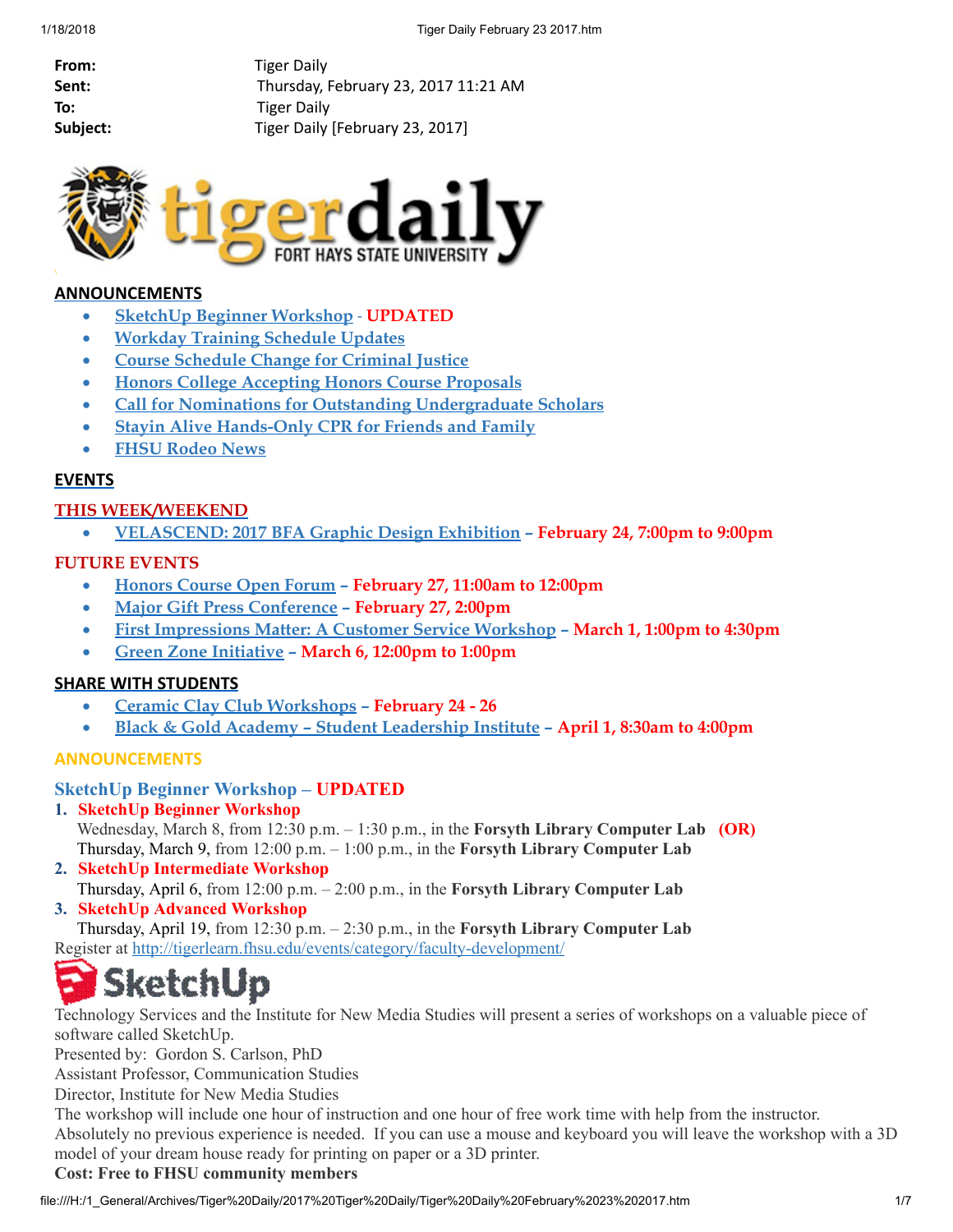#### 1/18/2018 Tiger Daily February 23 2017.htm

Everyone has seen 3D images or animations used for learning, but most people think creating them would be either too complicated or expensive. In reality, drawing and animating in 3D is something anyone can do. Faculty can create custom materials for their classes or research quickly and for free. Staff can make information more accessible and their work more efficient and entertaining.

SketchUp is a friendly and forgiving 3D modeling tool, because it can do many of the advanced capabilities a professional artist might enjoy, but only takes minutes to start using. If you can draw a square on a piece of paper, you can create 3D designs in SketchUp. Three workshops offer hands-on practical learning. This isn't theoretical, you will get your hands dirty and leave the workshops with finished products and specific skills useful to the entire FHSU community. All workshops are held in the Forsyth Library computer lab. Everything is provided, you don't need to bring your computer.

*For more information, email [gscarlson@fhsu.edu](mailto:gscarlson@fhsu.edu)*.

### <span id="page-2-0"></span>Workday Training Schedule Updates

NOTE: University employees are to be allowed time by their supervisors to attend these mandatory training sessions. It is expected employees attend sessions based on their role outlined below, please read carefully.

Physical Plant Employees: Please check with your supervisor for your training date/time registration. (You are preregistered)

Administrative Assistants: Must attend items 1 & 2 below. Item 3 for faculty and administrative assistants that are managing grants.

Please click on the links below to choose a date and time that best works for your schedule:

- 1. [http://tigerlearn.fhsu.edu/events/category/professional-development/workday/wd-administrative-assistant](http://tigerlearn.fhsu.edu/events/category/professional-development/workday/wd-administrative-assistant-navigation/)navigation/
- 2. <http://tigerlearn.fhsu.edu/events/category/professional-development/workday/wd-da-finance-training/>
- 3. If, you are managing/assisting with an active grant for faculty, please register for one of the grant sessions at <http://tigerlearn.fhsu.edu/events/category/professional-development/workday/wd-grants-training/>.

#### **Department and Division HR Partner:** Must attend items 1 and 2 below.

Please click on the links below to choose a date and time that best works for your schedule:

- 1. <http://tigerlearn.fhsu.edu/events/category/professional-development/workday/hcm-transactional/>
- 2. <http://tigerlearn.fhsu.edu/events/category/professional-development/workday/wd-hcm-students-transactional/>

#### All employees not mentioned above, must register for one of the EAS Navigation training sessions.

#### Please click on the links below to choose a date and time that best works for your schedule

<http://tigerlearn.fhsu.edu/events/category/professional-development/workday/wd-eas-training-all/>

#### **Faculty**: One session is required.

Please click on the link(s) below to choose a date and time that best works for your schedule:

- 1. These sessions are available for all employees: [http://tigerlearn.fhsu.edu/events/category/professional](http://tigerlearn.fhsu.edu/events/category/professional-development/workday/wd-eas-training-all/)development/workday/wd-eas-training-all/
- 2. Afternoon Workday Faculty Training Sessions Registration Link: <http://tigerlearn.fhsu.edu/events/category/professional-development/workday/wd-eas-faculty/>

#### If you are managing a grant, please register for one sessions:

<http://tigerlearn.fhsu.edu/events/category/professional-development/workday/wd-grants-training/>

#### Additional updates for Workday Training Sessions:

1. Optional Workday Finance Report Training for Managers and Administrative Assistants March 13, 14, 15, and 16, from 1:30pm – 2:30pm: [http://tigerlearn.fhsu.edu/events/category/professional-development/workday/wd-finance](http://tigerlearn.fhsu.edu/events/category/professional-development/workday/wd-finance-report-training-optional/)report-training-optional/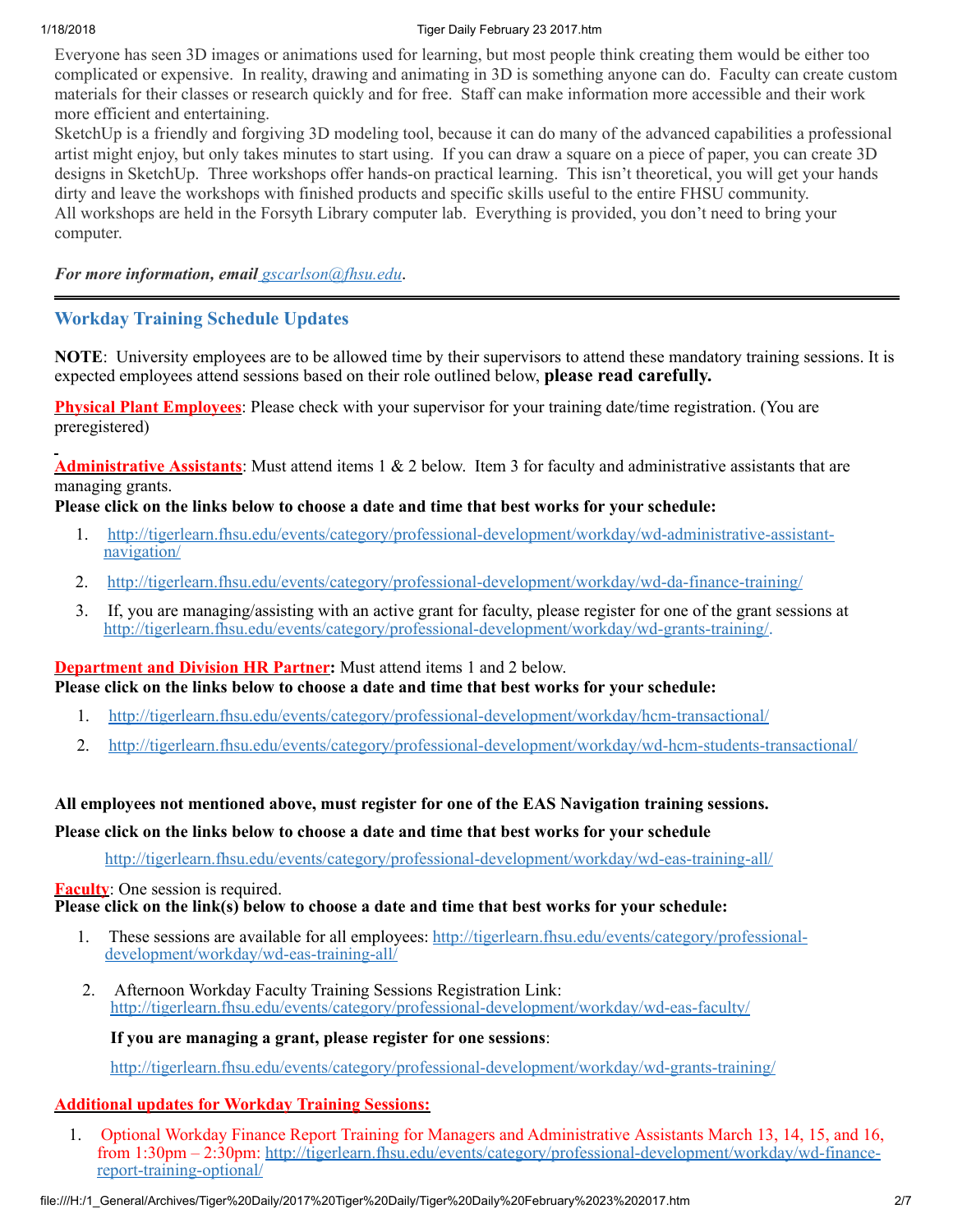2. Optional Workday Open Lab Sessions for assistance will be available April 3, 4, 5, and 6: [http://tigerlearn.fhsu.edu/events/category/professional-development/workday/wd-open-lab/](http://tigerlearn.fhsu.edu/events/category/professional-development/workday/wd-open-lab/%20for%20times%20and%20location) for times and location. Registration is NOT required.

#### If this is your first time using TigerLearn registration, click <https://ilos.video/WurWse> for assistance.

If you need assistance in canceling a registration, please email Nathan Reidel at [nlriedel@fhsu.edu](mailto:nlriedel@fhsu.edu) or Deana Zerr at [dlzerr4@fhsu.edu](mailto:dlzerr4@fhsu.edu) with the details.

ALSO, note the venue/location for each session location.

We look forward to seeing you at the Workday trainings!

#### *Please email Deana Zerr, [dlzerr4@fhsu.edu,](mailto:dlzerr4@fhsu.edu) if you have any dif iculties with your registration.*

#### <span id="page-3-0"></span>Course Schedule Change for Criminal Justice

Beginning with Summer 2017, all courses offered by the Department of Criminal Justice will use a new prefix.

Specifically, the department has moved courses to a CRJ prefix under Criminal Justice. This will replace the old JUS prefix that was under Justice Studies. Students and advisors, please be aware of this change when completing schedules this spring.

*For questions, please contact the Department of Criminal Justice at 785-628-5668 or [justicesecretary@fhsu.edu](mailto:justicesecretary@fhsu.edu)*.

#### <span id="page-3-1"></span>Honors College Accepting Honors Course Proposals

The Honors College is now accepting Honors Course Proposal submissions from faculty for the Spring '18 semester.

We will now be accepting Honors Course Proposals for reoccurring courses, to be taught every other Fall or Spring semester. You can access the Honors Course Proposal Form on the Honors College website's "Resources and Forms" tab (<https://www.fhsu.edu/honors/Resources-and-Forms/>). The deadline for Honors Course Proposals is Friday, March 17. Submissions can be sent to the Honors College Administrative Associate, Josh Wasinger, at  $\frac{1}{1}$ wasinger@fhsu.edu.

The Honors College will also be accepting nominations for Honors Faculty members to teach reoccurring courses. Any faculty nominations can also be sent to  $j$ lwasinger@fhsu.edu.

All nominated faculty members will receive a printed certificate which can be included in their tenure/promotion file. Any nominated faculty who are selected to teach honors courses will also receive a \$100 through the faculty development fund.

### <span id="page-3-2"></span>Call for Nominations for Outstanding Undergraduate Scholars

The Undergraduate Research Experience (URE) Steering Committee is seeking nominations from faculty and staff for the annual FHSU Award for Outstanding Undergraduate Scholarly Activity.

The URE Steering Committee offers this prestigious award to recognize undergraduate students who exemplify scholarly activity. Qualities that make a student successful in scholarly activities characterize those same qualities FHSU seeks to develop in students: original thought, creative ideas, communicating with professional colleagues, critical reasoning, analysis of research, translation of evidence into practice, and first-hand knowledge of how work is performed within a professional discipline.

The URE Steering Committee will provide five awards, one for an outstanding undergraduate student from each college. Nomination letters can come from FHSU faculty or staff, and should be submitted through this website no later than March 17, 2017. Any FHSU undergraduate student--including KAMS and Virtual College students--is eligible. The research project may be from the award year or past years; however, the student must have been an undergraduate student for a minimum of one semester during the award year. The nomination should describe the scholarly qualifications and products of the student--for example, published papers, professional presentations, on-campus research activities,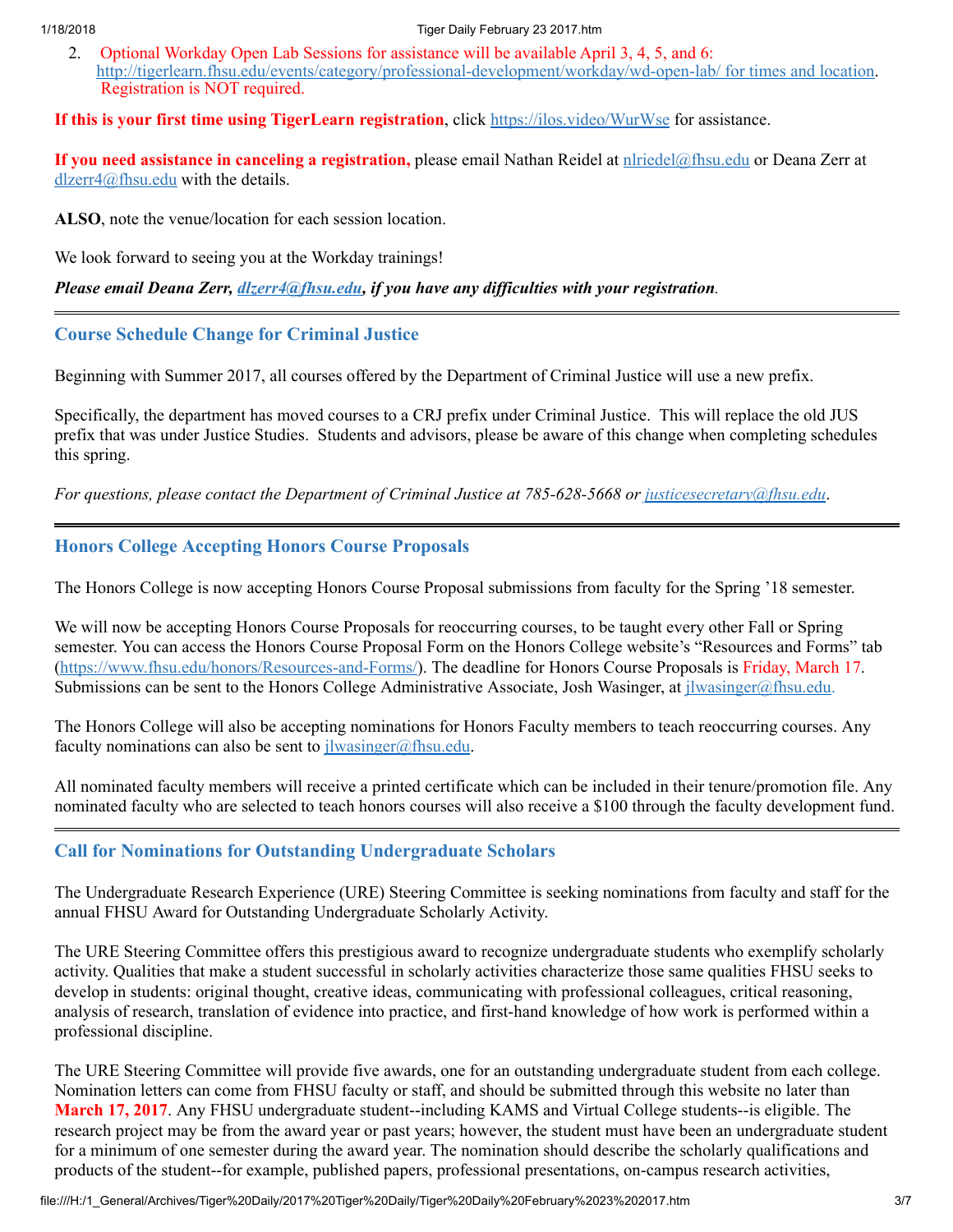#### 1/18/2018 Tiger Daily February 23 2017.htm

musical/artistic performance, or other novel scholarly activity. The nomination should clarify the role of the undergraduate student in the scholarly activity.

Nominations will be evaluated by a subcommittee of the URE Steering Committee, who will make a recommendation to the full URE Steering Committee. Winners will be recognized at the URE Scholarship reception during Undergraduate Research Week in April 2017. Winners will be honored with a medal at graduation (created by an Art Department student) and a framed certificate.

Nomination letters should be uploaded at: [https://fhsu.infoready4.com/](https://fhsu.infoready4.com/#competitionDetail/1757543) - competitionDetail/1757543.

*Please contact Leslie Paige with any questions at [lpaige@fhsu.edu](mailto:lpaige@fhsu.edu) or 785-628-4349*

### <span id="page-4-0"></span>Stayin Alive Hands-Only CPR for Friends and Family

FREE training on Saturday, March 4, starting at 10:00am, in the HaysMed Center for Health Improvement Gym, located at 2500 Canterbury Drive, Hays, Kansas.

Notice: You must be 8 years or older to register. Call Debbie McLaren at 785-623-5500 or toll free 1-800-248-0073, extension 5500.

Friends and Family CPR course is not for professional certification.

*-Christine Hober, Graduate Nurse Educator Program Coordinator*

#### <span id="page-4-1"></span>FHSU Rodeo News



The FHSU Rodeo Team competed February 17-19, 2017 at the college rodeo hosted by the Kansas State University Rodeo Club, in Manhattan, KS.

Overall the team had a competitive weekend. Several were just out of making it back to Sunday's Championship Round.

MariKate Crouch and Lane Minihan qualified for the Championship Round in the team roping. Out of sixty teams, MariKate and Lane placed fourth in the average.

Wyatt Livingston and Tyrell Moffitt also qualified for the Championship Round in the team roping.

Fort Hays will be traveling to Fort Scott KS, March 3-5, for the next competition for the spring session.

-Brittany Ollenborger

#### EVENTS

<span id="page-4-2"></span>VELASCEND: 2017 BFA Graphic Design Exhibition Friday, February 24, 7:00pm to 9:00pm Moss-Thorns Gallery of Art at FHSU



Please join us for *VELASCEND*, the 2017 BFA Graphic Design Exhibition. Featured work includes packaging, print, and motion graphics projects from the 21 senior graphic design students in Karrie Simpson Voth's capstone course, Professional Development in Graphic Design. There is truly something for everyone to enjoy!

We will be hosting an **Opening Reception: Friday, February 24, 7:00–9:00 p.m.** Refreshments will be served, and the graphic design students will be present to speak with guests. Those students are: Ashton Butler, Leonardo Cleto, Mars Guo, Verdell Haws, Zack Littell, Olivia Lowry, Dylan Lumpkins, Shawn Lund, Joe McKenna, Clay Peppiatt, Tayler Peppiatt, Jennifer Rayl, Luis Salazar, Adam Schonlau, Nicholas Sheridan, Ryce Stuckey, Tao Tao, Rong Wang, Luke Weber, and

Huanming Yuki Yan.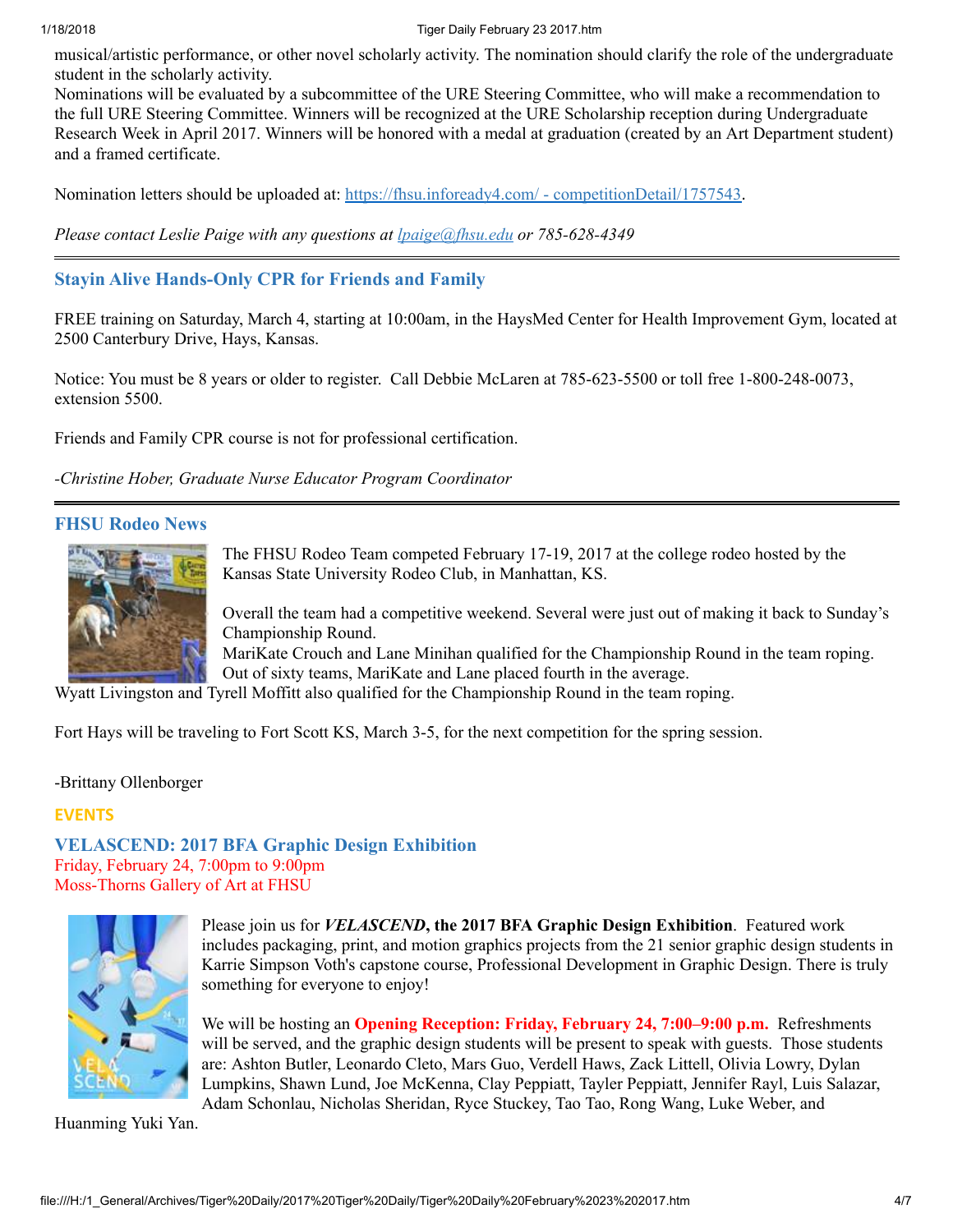The exhibition will run from February 24–March 15. The Moss-Thorns Gallery of Art is open Monday–Friday, 8:30 a.m.– 4:00 p.m.

We hope to see you there!

*-Karrie Simpson Voth, Chair and Professor of Graphic Design*

<span id="page-5-0"></span>Honors Course Open Forum Monday, February 27, 11:00am to 12:00pm Memorial Union Prairie Room

The Honors College will be hosting an Honors Course Open Forum

The focus of this open forum will be to field questions about honors courses and honors course proposals. The Honors College Director, Matt Means, as well as members of the Honors College Curriculum Committee that approves honors course proposals will be available to field any questions from faculty.

*Please contact our of ice at ext. 4744, or [jlwasinger@fhsu.edu](mailto:jlwasinger@fhsu.edu), with any questions.*

<span id="page-5-1"></span>Major Gift Press Conference Monday, February 27, 2:00pm Memorial Union Sunset Atrium

Join us as we announce a large gift in support of Education, Business, and Athletics, in a news conference on **Monday**, February 27.

The public is invited to the event. To show our appreciation, we encourage faculty, staff and students to attend. Thank you in advance!

-*Hayley Bieker, Director of Communications and Marketing*

<span id="page-5-2"></span>First Impressions Matter: A Customer Service Workshop Wednesday, March 1, 1:00pm to 4:30pm Memorial Union Trails Room

The Management Development Center is pleased to offer *First Impressions Matter: A Customer Service Workshop*.

This training will assist participants in implementing a service culture within their organization. The workshop will also help develop individual, professional, and personal aptitudes, in the areas of customer service, telephone etiquette, communication/listening, written and email communication.

Facilitated by Dr. Stacey Smith and Ms. Sabrina William. View full details on our website: <http://www.fhsu.edu/cob/mdc/First-Impressions-Matter/>.

Your registration fee is either complimentary or significantly reduced, thanks to your FHSU Vice President. Please register through the Management Development Center Application on Lotus Notes Management [Development](notes://LNapps/8625781F005E73FF) Center (Click on Workshop registration).

*Contact Conni Dreher at (785) 628-4121 or [cdreher@fhsu.edu](mailto:cdreher@fhsu.edu) if you need assistance with registration.*

<span id="page-5-3"></span>Green Zone Initiative Monday, March 6, 12:00pm to 1:00pm Memorial Union Smokey Hill Room

The 2017 Spring Green Zone Initiative is a brown bag lunch event, which is focused on educating faculty and staff on student veteran culture and issues.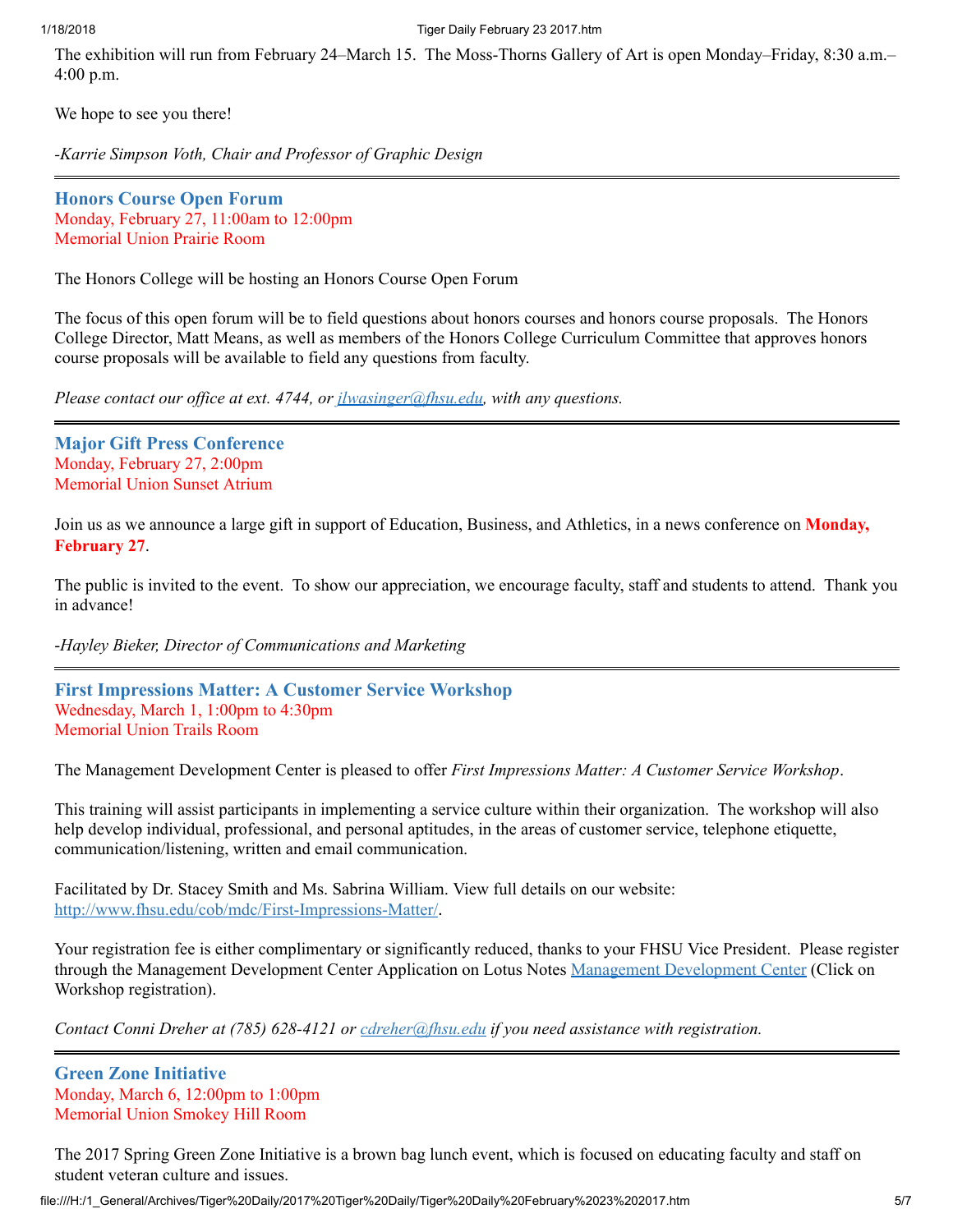The Green Zone Initiative is a product of The Kelly Center, the Department of Leadership Studies, the Office of Military Student Success, and the Virtual College. The initiative consists of approximately one hour of the Kognito training *Veterans on Campus for Faculty and Staf* and a one hour brown bag lunch seminar explaining the scope and objectives of the program. The training is intended to inform faculty and staff of student veteran needs and university and community assets available.

The Kognito training can be completed before or after the luncheon. Below is the website and enrollment key that must be used.

If you have already completed the Kognito training, please bring your printed certificate with you. If you did not print your certificate, you can reprint it by accessing the training again and selecting *certificate* from the upper right menu bar. If you bring your certificate of completion, we will award you with the Green Zone placard to be placed in your office space, identifying it as a military friendly area of operation.

For those who have already attended a Green Zone Luncheon, you are welcome to attend this luncheon as well. We will have updated information, as well as a brief presentation from Deanna Rupp, a medical social worker from the Veterans Administration, and Kathryn Erk, the Coordinator of Disability Student Services.

If you are unfamiliar with what the Green Zone Initiative is, please see below. We look forward to seeing you at the brown bag luncheon. Thank you for your support of our student veterans.

Website: <https://www.kognitocampus.com/login> Enrollment Key for Faculty & Staff: fhsu785

#### Training: Veterans on Campus for Faculty and Staff

| Please direct questions to: |                   |
|-----------------------------|-------------------|
| Dr. Kenton Olliff           | Mr. Seth Kastle   |
| 785.628.4401                | 785.628.4693      |
| kolliff@fhsu.edu            | sdkastle@fhsu.edu |

You don't have to be a veteran to support our student veterans. All faculty and staff are welcome and encouraged to participate in this initiative. We look forward to seeing you on March  $6<sup>th</sup>$ .

#### Why do student veterans struggle with college?

- · Use to being with others of similar background.
- Need personal support.
- View college as confusing
- · "Unfriendly" policies and procedures.
- Lack of funds / benefits slow to arrive.
- · Feel out of place with traditional age students.
- Overwhelmed by life.
- Lack of empathy from fellow students / staff

#### Alarming veteran statistics:

- Number of service members with PTSD is higher than at any time in history since the Vietnam War.
- · Traumatic Brain Injury (TBI) is the signature wound of this war leading to social adjustment and anxiety disorders
- · Veteran suicide rate is currently at 22 veterans a day taking their own life.

#### *-Seth Kastle, Department of Leadership Studies*

#### SHARE WITH STUDENTS

#### <span id="page-6-0"></span>Ceramic Clay Club Workshops

The Ceramic Clay Club is hosting two workshops that are open to the university and larger community.